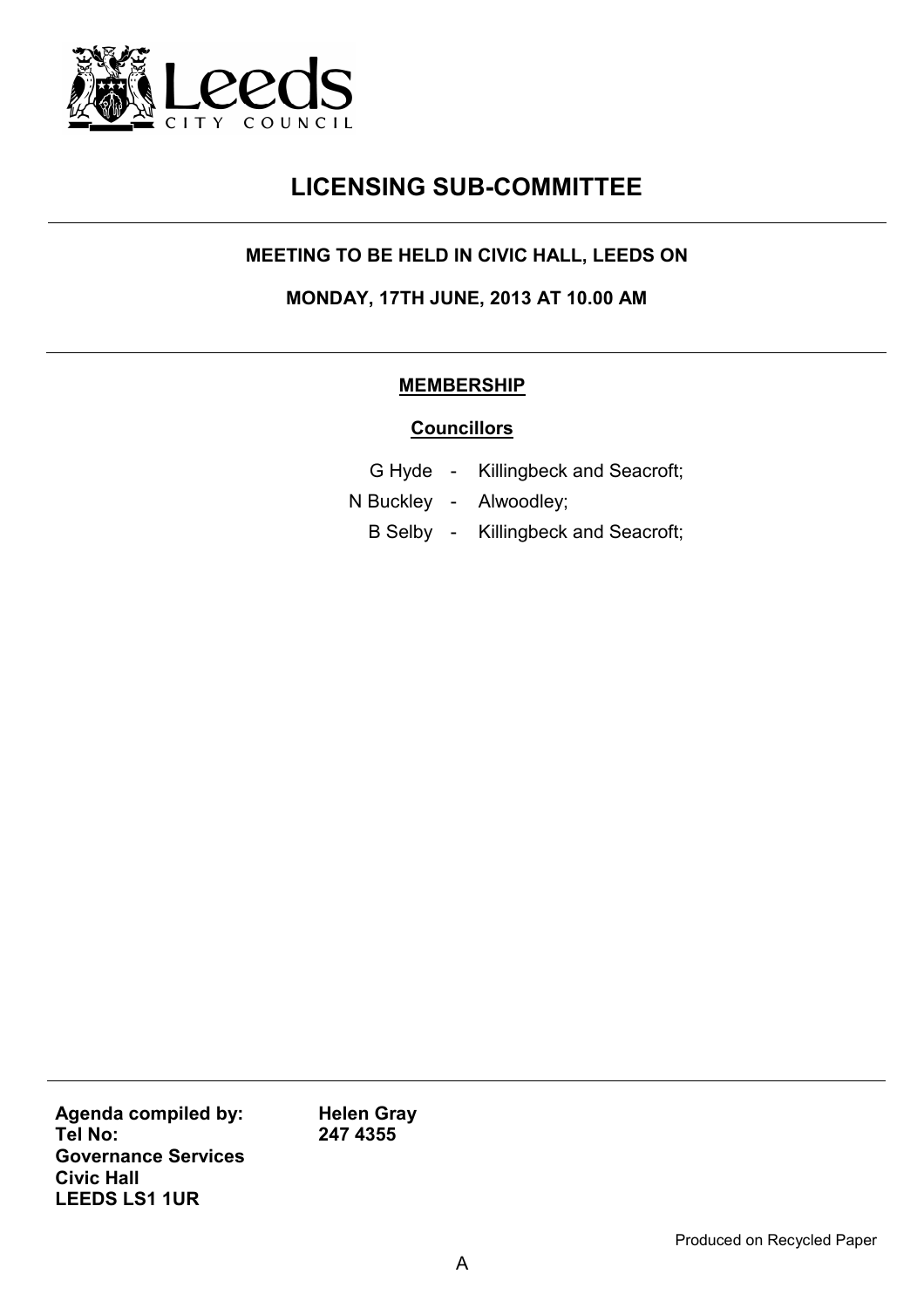## **A G E N D A**

| <b>Item</b><br><b>No</b> | <b>Ward</b> | <b>Item Not</b><br><b>Open</b> |                                                                                                                                                                                      | Page<br><b>No</b> |
|--------------------------|-------------|--------------------------------|--------------------------------------------------------------------------------------------------------------------------------------------------------------------------------------|-------------------|
|                          |             |                                | <b>PRELIMINARY PROCEDURES</b>                                                                                                                                                        |                   |
|                          |             |                                | <b>ELECTION OF THE CHAIR</b>                                                                                                                                                         |                   |
| 2                        |             |                                | <b>APPEALS AGAINST REFUSAL OF INSPECTION</b><br><b>OF DOCUMENTS</b>                                                                                                                  |                   |
|                          |             |                                | To consider any appeals in accordance with<br>Procedure Rule 25 of the Access to Information<br>Procedure Rules (in the event of an Appeal the<br>press and public will be excluded) |                   |
|                          |             |                                | (*In accordance with Procedure Rule 25, written<br>notice of an appeal must be received by the Head<br>of Governance Services at least 24 hours before<br>the meeting)               |                   |
|                          |             |                                |                                                                                                                                                                                      |                   |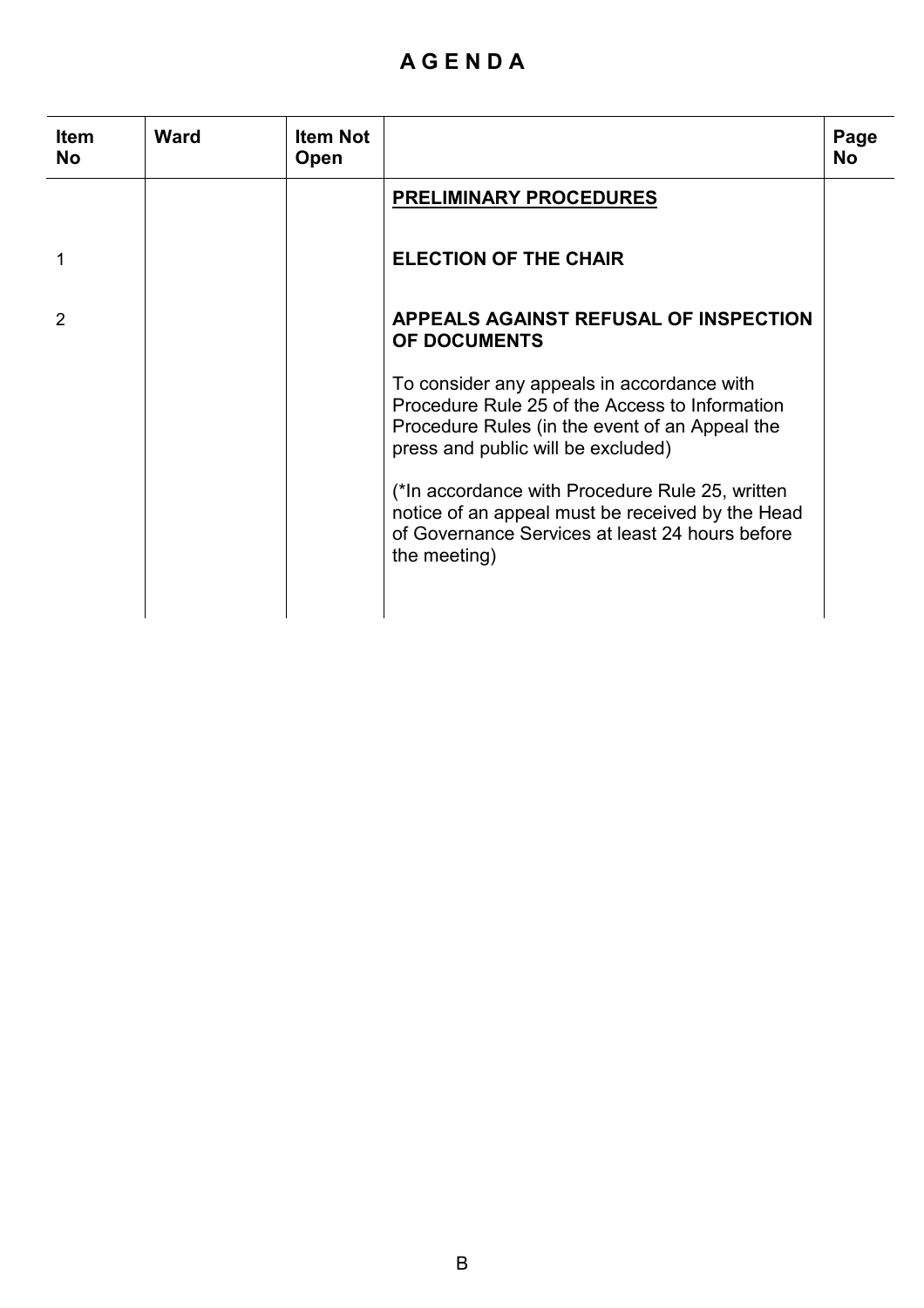| <b>Item</b><br><b>No</b> | <b>Ward</b> | <b>Item Not</b><br>Open |                                                                                                                                                                                                                                                                                                                                                                                                                                        | Page<br><b>No</b> |
|--------------------------|-------------|-------------------------|----------------------------------------------------------------------------------------------------------------------------------------------------------------------------------------------------------------------------------------------------------------------------------------------------------------------------------------------------------------------------------------------------------------------------------------|-------------------|
| 3                        |             |                         | <b>EXEMPT INFORMATION - POSSIBLE</b><br><b>EXCLUSION OF THE PRESS AND PUBLIC</b>                                                                                                                                                                                                                                                                                                                                                       |                   |
|                          |             |                         | $\left( \mathbf{1}\right)$<br>To highlight reports or appendices which:                                                                                                                                                                                                                                                                                                                                                                |                   |
|                          |             |                         | officers have identified as containing exempt<br>a)<br>information, and where officers consider that<br>the public interest in maintaining the<br>exemption outweighs the public interest in<br>disclosing the information, for the reasons<br>outlined in the report.                                                                                                                                                                 |                   |
|                          |             |                         | To consider whether or not to accept the<br>b)<br>officers recommendation in respect of the<br>above information.                                                                                                                                                                                                                                                                                                                      |                   |
|                          |             |                         | If so, to formally pass the following<br>$\mathsf{c})$<br>resolution:-                                                                                                                                                                                                                                                                                                                                                                 |                   |
|                          |             |                         | <b>RESOLVED</b> – That the press and public be<br>excluded from the meeting during consideration of<br>those parts of the agenda designated as<br>containing exempt information on the grounds that<br>it is likely, in view of the nature of the business to<br>be transacted or the nature of the proceedings,<br>that if members of the press and public were<br>present there would be disclosure to them of<br>exempt information |                   |
|                          |             |                         | 2) To note that under the Licensing Procedure<br>rules, the press and the public will be excluded<br>from that part of the hearing where Members will<br>deliberate on each application as it is in the public<br>interest to allow the Members to have a full and<br>frank debate on the matter before them.                                                                                                                          |                   |
| 4                        |             |                         | <b>LATE ITEMS</b>                                                                                                                                                                                                                                                                                                                                                                                                                      |                   |
|                          |             |                         | To identify any applications as late items of<br>business which have been admitted to the agenda<br>for consideration                                                                                                                                                                                                                                                                                                                  |                   |
|                          |             |                         | (the special circumstances shall be identified in<br>the minutes)                                                                                                                                                                                                                                                                                                                                                                      |                   |
|                          |             |                         |                                                                                                                                                                                                                                                                                                                                                                                                                                        |                   |